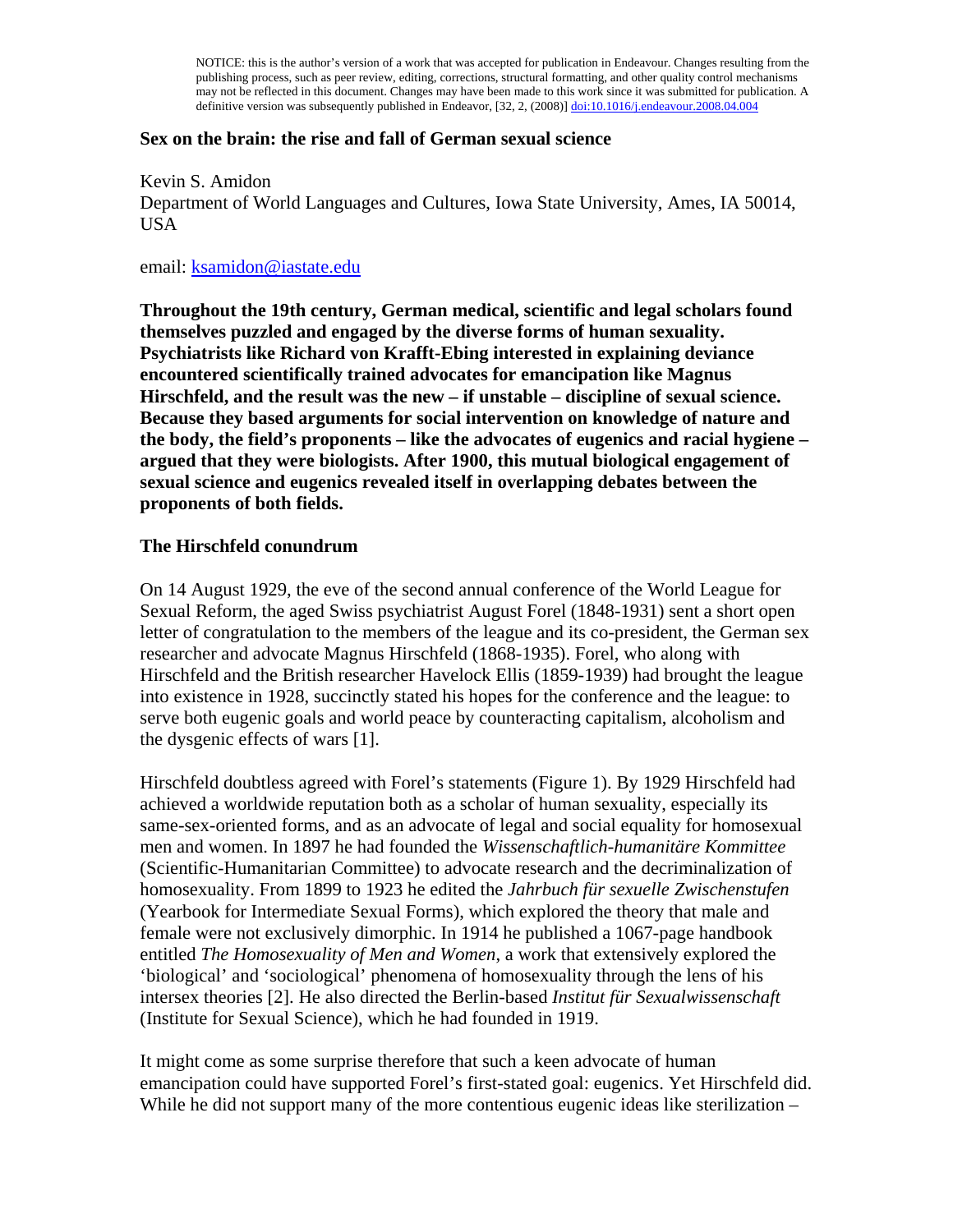his final book, in fact, was a historical and critical indictment entitled *Racism* – he did believe in encouraging what were seen as genetically superior reproductive pairings. In 1913 he, along with other German medical sex researchers including Iwan Bloch (1872- 1922) and Albert Eulenburg (1840-1917), founded a new professional organization called the Medical Society for Sexual Science and Eugenics. From 1914 to 1928, this society published the widely respected *Zeitschrift für Sexualwissenschaft* (*Journal of Sexual Science*).

## **Sex, race and biology**

At the same time that Forel was writing to Hirschfeld, however, some of Forel's other students and colleagues were pursuing their eugenic interests down darker paths. Ernst Rüdin (1874-1952), a psychiatrist, had just been appointed to a leading position at the German Research Center for Psychiatry in Munich, an affiliate of the Kaiser Wilhelm Society. From this position he would go on to co-author the Nazi *Gesetz zur Verhütung Erbkranken Nachwuchses* (Law to Prevent Offspring with Hereditary Disease) of 14 July 1933 [3]. Rüdin and his mentor Alfred Ploetz (1860-1940), another close friend of Forel's from as far back as the 1880s, had in 1905 co-founded the German Society for Racial Hygiene – using a term propagated by Ploetz in the 1890s specifically to give both a medical and a Germanic cast to Francis Galton's Greek-derived 'eugenics' [4].

The curious conceptual and biographical closeness of the leading figures of German sexual science and racial hygiene has indeed raised the eyebrows of a number of scholars interested in both fields [5]. Nonetheless advocates interested in political hindsight and the 'lessons' of history have tended to cast attention – and certainly fairly so – upon the differences in ethics and social practice between the emancipating intent expressed by sexual scientists like Hirschfeld and the exclusionary and inhumane work of racial hygienists like Rüdin. At the same time, it cannot be argued that German sexual science and racial hygiene were simply different emanations of a *Zeitgeist* of reformist zeal in the decades around 1900 that emerged from every point of the political compass [6]. The two fields in fact must be seen as part of the same sphere in which many scientists in late 19th-century Germany believed the creation and organization of knowledge could create discipline, health and superiority in individuals, populations and societies.

The term *biology* demarcated this sphere of scientifically justified intervention. In Germany around and after 1900, biology was therefore not only the conceptual science of life, but also the science of *better* life. As such, German biology generated dozens of subdisciplines of widely varying staying power, and marked them with compounds including '-*biologie*'. Both eugenicists and sexual scientists sought to represent themselves as biologists through new compound terms and arguments about intervention in living systems. Rüdin and Ploetz published their own work – along with that of major biological thinkers from Wilhelm Weinberg (1862-1937) to Richard Goldschmidt (1878-1958) – in their journal *Archiv für Rassen- und Gesellschaftsbiologie* (Archive for the Biology of Race and Society; *ARGB*), which they founded in 1904. Hirschfeld himself appropriated the evolutionary thought of Ernst Haeckel (1834-1919), the vigorous German advocate and popularizer of Darwinism, in his 1912 work entitled *Naturgesetze der Liebe* (Natural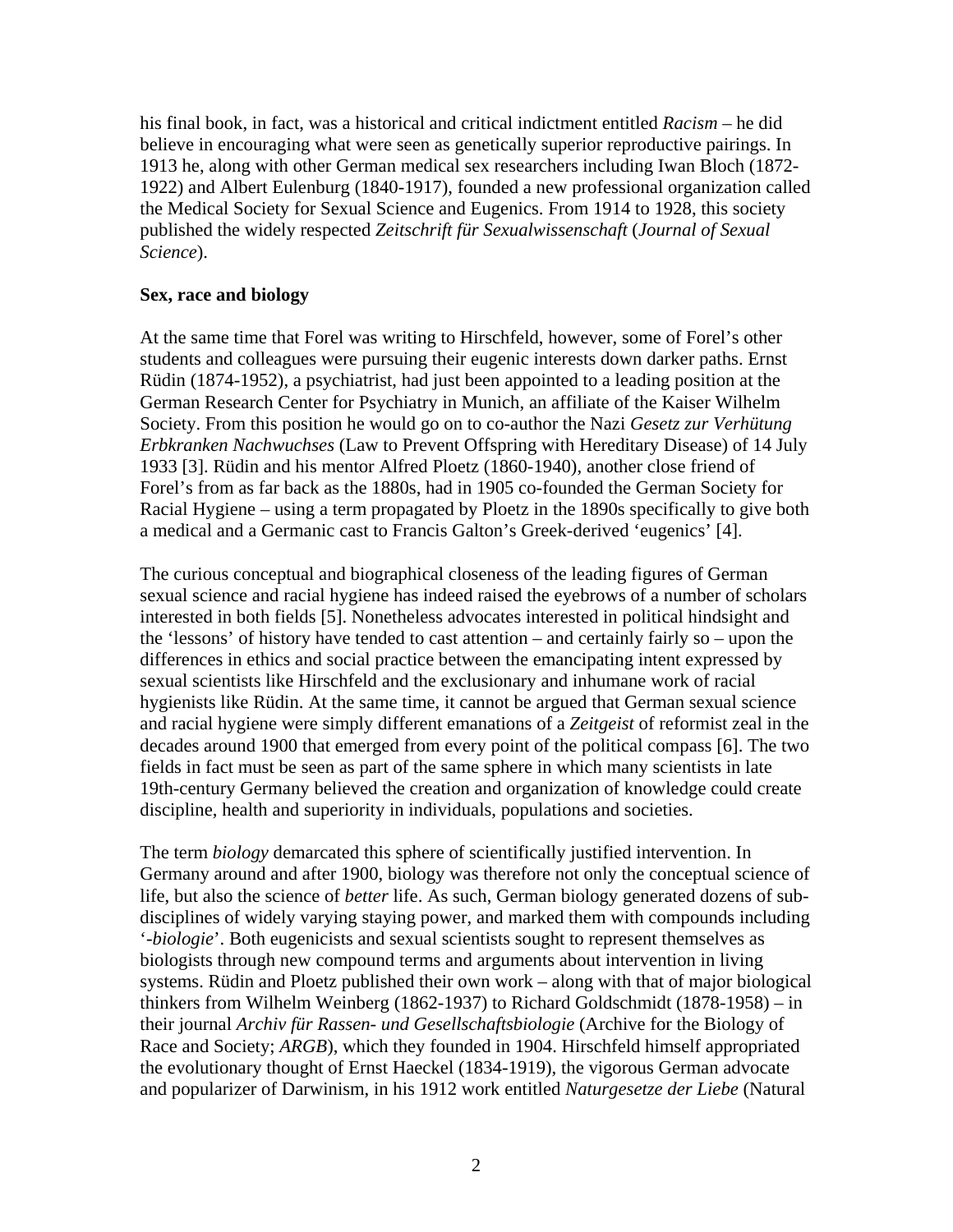Laws of Love). As he argued in his 1914 *magnum opus* on homosexuality, 'evolution provides the key to understanding same-sex love' [7]. In his Institute for Sexual Science in Berlin, the main lecture hall was named for Haeckel. Hirschfeld also advocated Haeckel's philosophical worldview-system known as *monism* and belonged to the Monist League [8].

### **The emergence of sexual science**

Over the course of the 19th century, German sexual science developed slowly into a recognizable biological subdiscipline. Its founders and early advocates worked at the intersection of medicine and law. They identified new methods of scientific investigation that could provide data and arguments for or against the pathology and criminality of various sexual practices. From its beginnings, therefore, sexual science fell fully within the conceptual scope of German biology. The term *Biologie* had come into use only around 1800, and its earliest proponents used it to refer both to a general explanation of living phenomena in nature (Gottfried Treviranus, 1776-1837) and to a system of general human medicine (Karl Friedrich Burdach, 1776-1847) [9].

Sexual science emerged out of forensic medicine and psychiatry, both fundamentally concerned with defining and identifying forms of behaviour and disease considered deviant or criminal. Longstanding religious and legal proscriptions of sodomy meant that non-vaginal sexual intercourse, but especially sexual behaviour between two people of the same sex, posed obvious questions to forensic and psychiatric investigators, and early 19th-century German scholars gave these issues increasing attention [10].

As early as 1796, Johann Valentin Müller (1756-1813) explored the problem of the source of same-sex attraction in his work on forensic medicine [11]. Johann Ludwig Casper's *Handbuch der gerichtlichen Medizin* (Handbook of Forensic Medicine) (1857) and *Klinische Novellen* (Clinical Reports) (1863) did the most to make a systematic description of criminal sexual behaviour part of the German forensic investigator's remit [12]. Casper (1796-1864) also perceived his task as a biological one: in the third edition of his *Handbook* (1860), he even divided the work's two volumes between the biological – the investigation of still-living subjects – and the thanatological, dealing with corpses.

German psychiatrists were no less interested in these issues. Johan Häussler published a book on the relationship between sexual behavior and mental illness in 1826, and in 1844 Heinrich von Kaan gave his own treatise a title that would, after its appropriation by Richard von Krafft-Ebing (1840-1902) beginning in 1886, come to define late nineteenthcentury sexual science: *Psychopathia sexualis* [13]. After 1860, two trends in German psychiatry made these questions all the more significant: the movement away from institutionalization and restraint towards social prophylaxis and the availability of new experimental and descriptive methods in neurophysiology. Psychiatry thus redoubled its biological character, because detailed research on the cells and tissues of the body appeared increasingly to be able to justify therapeutic and social practices [14]. In 1870, Carl Westphal (1833-1890) published the first major article in a psychiatric journal about the issue of same-sex attraction: "Die conträre Sexualempfindung" (Contrary Sexual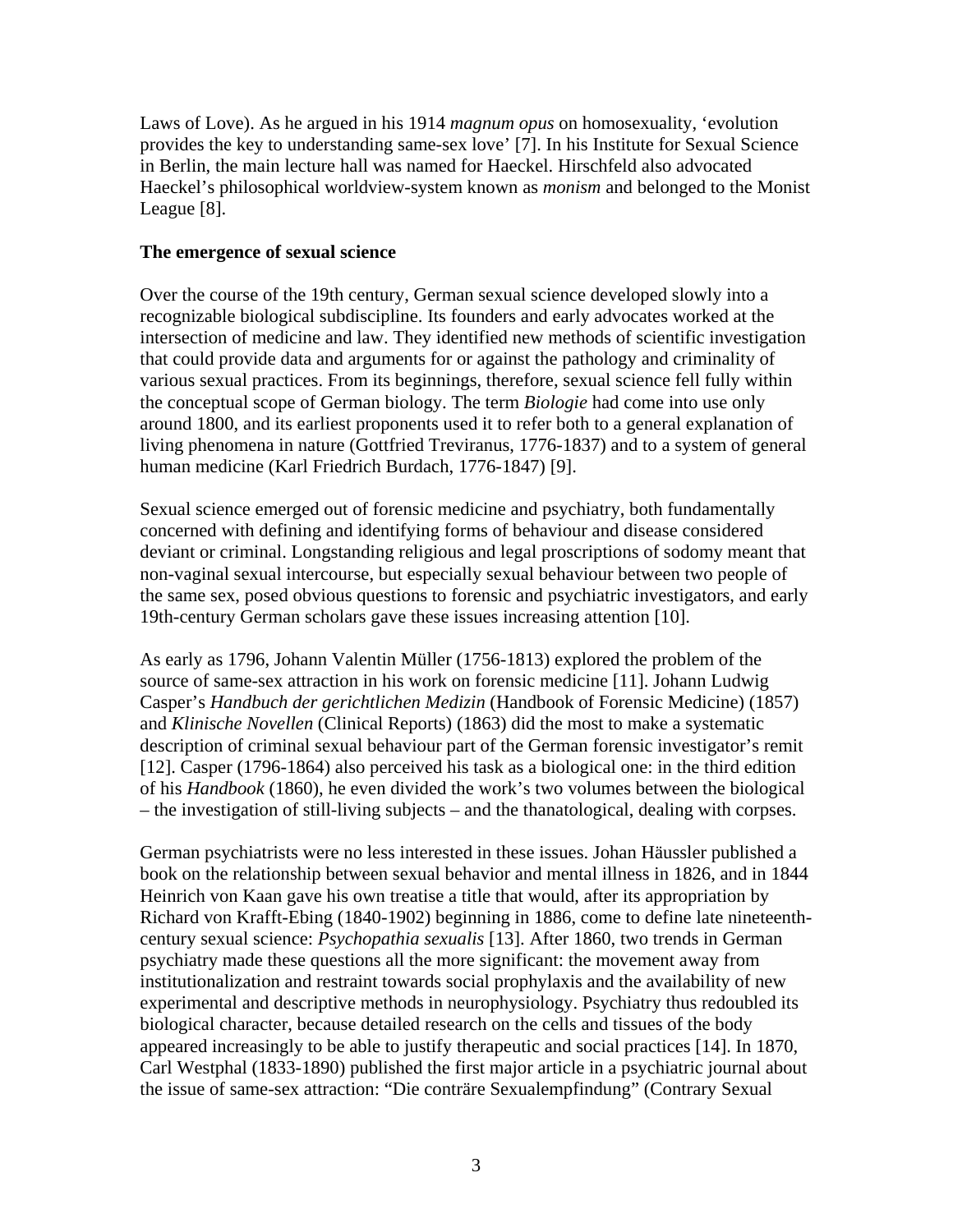Feeling) in the *Archiv für Psychiatrie und Nervenkrankheiten* (Achive for Psychiatry and Nervous Diseases).

At the same time, commentators troubled by the social and legal problems generated by the criminal status of sodomy began to speak out about same-sex sexual behaviour. The first to achieve wide recognition and dissemination in Germany was himself a lawyer and civil servant, Karl Heinrich Ulrichs (1825-1895). Between 1864 and 1879 Ulrichs published twelve pamphlets, first under the pseudonym Numa Numantius and later under his own name, arguing that same-sex love was part of the natural order, because men and women attracted to their own sex were simply endowed with particularly large measures of the sex other than their own. He was also savvy enough to distribute his writings to investigators like Westphal and Krafft-Ebing, who cited him regularly in their case studies and analyses. The concepts 'homosexuality' and 'heterosexuality' were first coined in 1868 in a letter to Ulrichs by the German-Hungarian writer Károly Kertbeny (pseud. Karl Benkert, 1824-1882). Kertbeny went on, like Ulrichs, to advocate the decriminalization of homosexuality [15]. Krafft-Ebing took up his terminology (while himself coining many now-common terms like 'sadism' and 'masochism'), which embedded it permanently in both scientific and popular language [16].

Psychiatrists also paid close attention to the growing forms of evolutionary explanation in the 19th century. French practitioners in particular, hewing to Lamarckian understandings of the inheritance of acquired characteristics, feared that mental illness could result from hereditary degeneration. In 1857, these concerns took their most representative form in Bénédict-Augustin Morel's (1809-1873) *Traité des dégénérescences physiques, intellectuelles et morales de l'èspece humaine* (Treatise on Physical, Intellectual, and Moral Degenerations in the Human Species). Ambroise Tardieu (1818-1879) and Claude-François Michéa (1815-1882), Morel's contemporaries in the forensic field, explored sexual acts deemed sodomitical.

German psychiatrists and biologists adopted degeneration theories more slowly, but after the propagation of Darwinism in Germany in the 1870s, concerns about degeneration flourished there too, reaching their zenith in the popular book market with the publication of Max Nordau's (1849-1923) *Entartung* (Degeneration) in 1892. The leading German psychiatrists of the late 19th century therefore made their reputations by combining arguments about sexual behaviour, heredity, crime and degeneration. Krafft-Ebing, Forel, Eulenburg, Albert von Schrenk-Notzing (1862-1929), Paul Julius Möbius (1853-1907), and Leopold Löwenfeld (1847-1924) all approached sexual behaviour as closely linked to problems of degeneration. Sigmund Freud (1856-1939) chose to abandon the term 'degeneration', but his theories of the structure of the psyche and the cultural and social determinants of its development – which he claimed for biological science – sought to provide explanations of the same phenomena [17].

Furthermore, the interest that psychiatrists and forensic specialists had given sexual behaviour crossed into other medical specialties. The extraordinarily productive and persuasive pathologist and politician Rudolf Virchow (1821-1902) made public health central to all of his practice [18]. Virchow's student Albert Moll (1862-1939) developed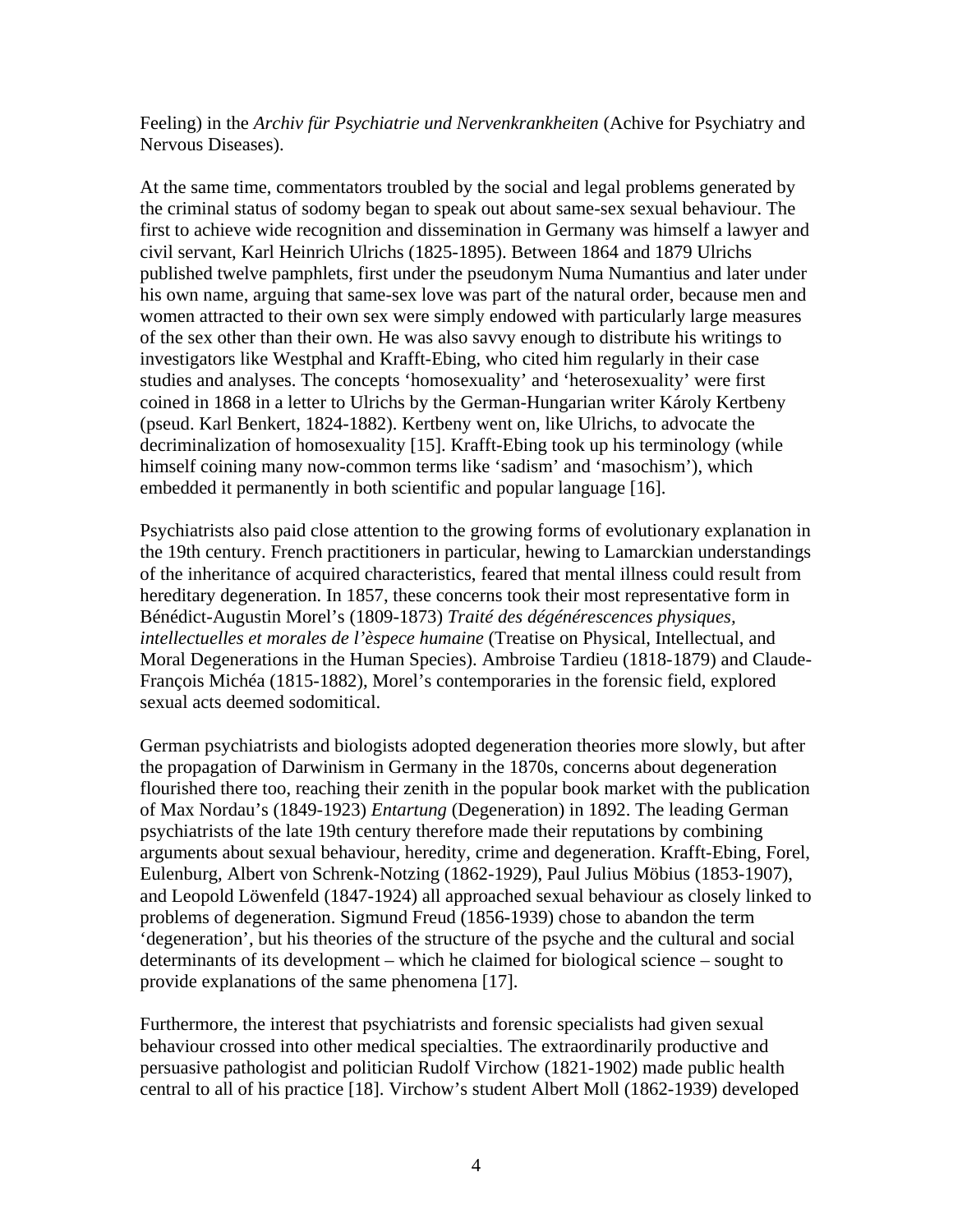his training in anatomy and pathology into a career as a neurologist with particular interests in hypnotism, homosexuality and childhood sexuality. His 1891 treatise *Die conträre Sexualempfindung* was the first major medical monograph that focused specifically on homosexuality. The physician Iwan Bloch, trained as a dermatologist (the specialty that in German medicine traditionally treated venereal disease), coined the term *Sexualwissenschaft* (sexual science or sexology) in 1906 (Figure 2). The physician who took interest in the social aspects of hygiene the farthest was Alfred Grotjahn (1869- 1931), a dedicated socialist who first developed 'social hygiene' as a specialty in German academic medicine. He became Professor of Social Hygiene in Berlin in 1920, a position from which he advocated increasingly vigorous eugenic measures, including sterilization, on socialist grounds [19].

# **Eugenics and sexual science**

German racial hygiene therefore emerged slowly as a specific branch of this wideranging German sexual science [20]. Francis Galton's coinage 'eugenics' had of course fallen on receptive ears in Germany, both for its interest in the hereditary determinants of 'genius' in society (*Hereditary Genius*, 1869) and its arguments about interventions in human reproduction to achieve it. In Germany, however, post-Darwinian concerns about the anti-selective aspects of modern life (from eyeglasses to sedentary professions to new mobility of racial and religious groups to the fear that wars destroyed the best and bravest genetic stock in the population) took a larger part in the development of racial hygiene. These concerns also took form in widespread interest across the political spectrum in the reform of social and personal practices and lifestyles, from gymnastics and abstinence from alcohol to clothing reform, hiking and nudism [21].

The two men who did the most to establish and propagate racial hygiene in Germany, Alfred Ploetz and Wilhelm Schallmayer (1857-1919), were both trained physicians who had explored philosophy, the social sciences and utopian social reform movements prior to completing their medical studies. These interests continued to guide their thinking, and they both built careers as writers and advocates rather than as clinicians or researchers. Both also came to represent their work as part of the field of biology. Schallmayer's 1891 treatise *Die drohende physische Entartung der Kulturvölker* (The Immanent Physical Degeneration of Cultured Peoples) recommended a national project to engage physicians against the threat of degeneration. In 1905 he linked biology directly to his interventionist arguments in his *Beiträge zu einer Nationalbiologie* (Contributions to a National Biology) [22]. Ploetz's 1895 *Grundlinien einer Rassen-Hygiene* (Outlines of Racial Hygiene) brought the term into wide use. In 1904 he and Rüdin established *Rassenbiologie* (biology of race) as a synonym for racial hygiene in the title of their new journal, the *ARGB*, a move which successfully widened the appeal of the journal to established professional and academic investigators in a range of biological and medical fields.

By 1904, then, sexual science had been slowly coalescing out of a range of biological, medical and social concerns for almost a century, even if the terms *Sexualwissenschaft* and sexology were only beginning to emerge as markers of an established academic and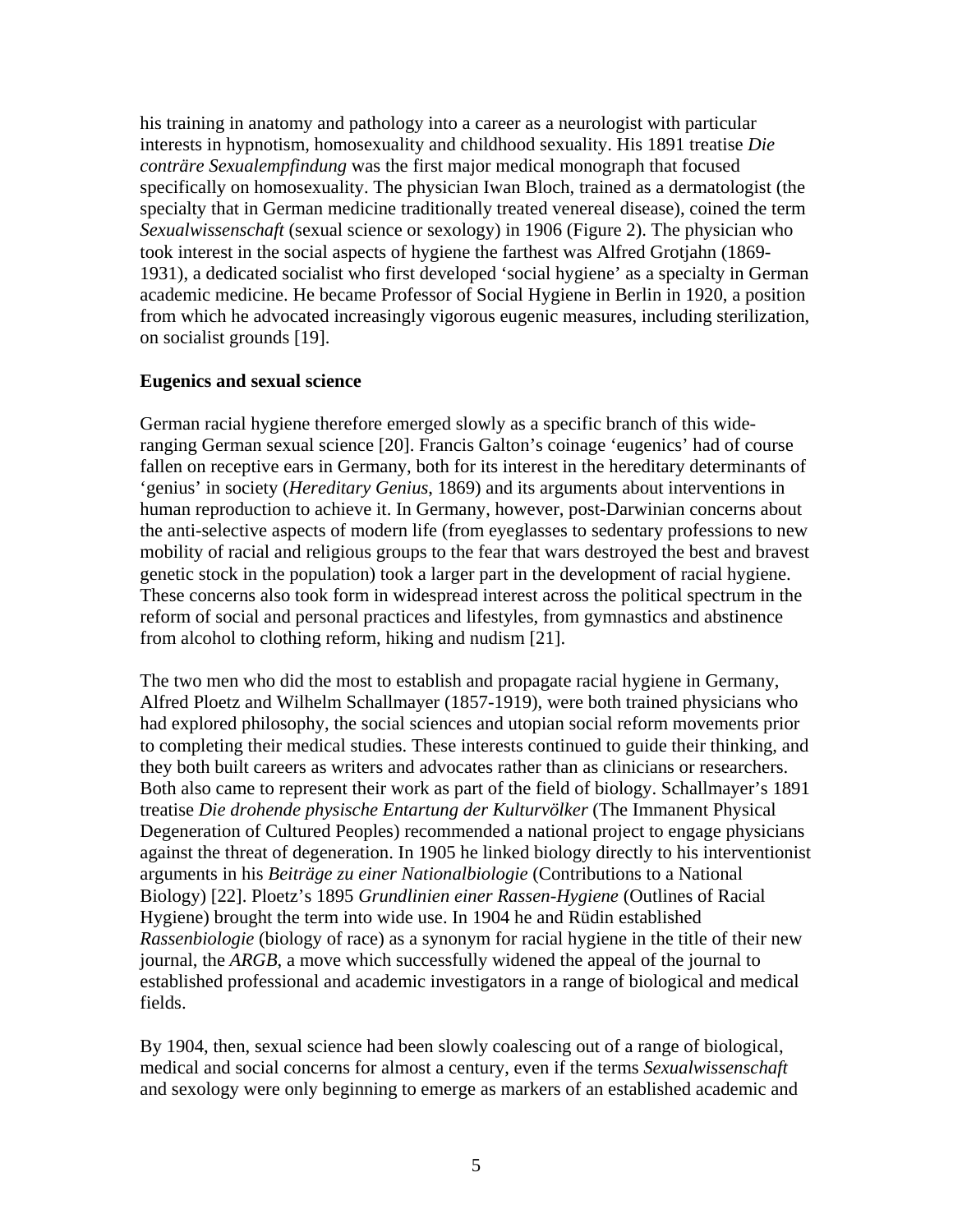clinical field. Racial hygiene was, by comparison, a recent intellectual development that claimed authority over many of the same issues. It was Rüdin who trumpeted the challenge to sexual science immediately upon the founding of the *ARGB* [23]. In the very first issue of the journal (1904) he unambiguously appropriated for the field of racial hygiene the endlessly controversial aspect of sexual behaviour that had motivated much of the investigation and advocacy of 19th-century sexual scientists: homosexuality. In an article entitled 'On the role of homosexuals in the life process of the race', he demanded that homosexuality be treated as a biological issue – meaning particularly that it be seen not as an individual issue for medical or psychiatric investigation or therapy, but as a social problem derived from hereditary degeneration that damaged the reproductive capacities of the 'race'. He bemoaned what he perceived to be a 'waste of reproductive material', argued that homosexuality undermined the 'fighting nature' of human beings, and vigorously attacked Hirschfeld's arguments that homosexuality was not evidence of degeneration. In his efforts to appropriate authority over sexual behaviour for racial hygiene, he even went so far as to argue counter-intuitively that the legal ban on homosexuality in Germany (the notorious paragraph 175 of the imperial penal code) should be repealed. He claimed that efforts of lawyers and courts could not truly affect the health of the race as a whole, and the ban therefore only generated cases of blackmail – an argument that many advocates for homosexual emancipation also made.

Rüdin's appropriation of homosexuality for the *ARGB* turned out to be surprisingly successful. For well over a decade, research articles and commentary about the issue appeared regularly in the journal. Leading figures in racial hygiene, sexual science and more general biological research weighed in on its pages about the determinants and forms of same-sex sexual behaviour. Rüdin's article stimulated a rebuttal in the second issue of the *ARGB* by Benedict Friedlaender (1866-1908), a scholar associated with Hirschfeld's Scientific-humanitarian Committee (but who did not accept Hirschfeld's theory of homosexual intersexes). Friedlaender argued that homosexuality was a form of 'physiological friendship'. His rebuttal was accompanied, in typical *ARGB* fashion, by a further response from Rüdin. Five years later, in 1909, the race theorist Otto Ammon (1842-1916), prompted in part by Ploetz, stimulated a major controversy among the advocates of racial hygiene with an article about evolution, homosexuality and masturbation. Ammon's article provoked a series of energetic responses from Rüdin and Forel, both of whom supported Ammon's claims about homosexuality as evidence of degeneration but disagreed with his arguments that masturbation was the primary cause of homosexuality.

The later articles on homosexuality in the ARGB give evidence of the rapidly increasing status of experimental investigations of heredity in the life sciences after 1900. In 1912, another future chief editor of the *ARGB*, the young Fritz Lenz (1887-1976), produced an article on the heredity of sex-linked traits and pathologies. While his focus was the hereditary nature of disease, he concluded, echoing the misogynistic Viennese philosopher Otto Weininger (1880-1903), that 'there is an idioplasmatic [i.e. germ cellgenerated] correlation between "sex and character".' He also argued that the 'Nordic race' demonstrates the strongest sexual dimorphism. Lenz's work therefore participated in the *ARGB*'s discursive patterns of inquiry into homosexuality, which he confirmed in a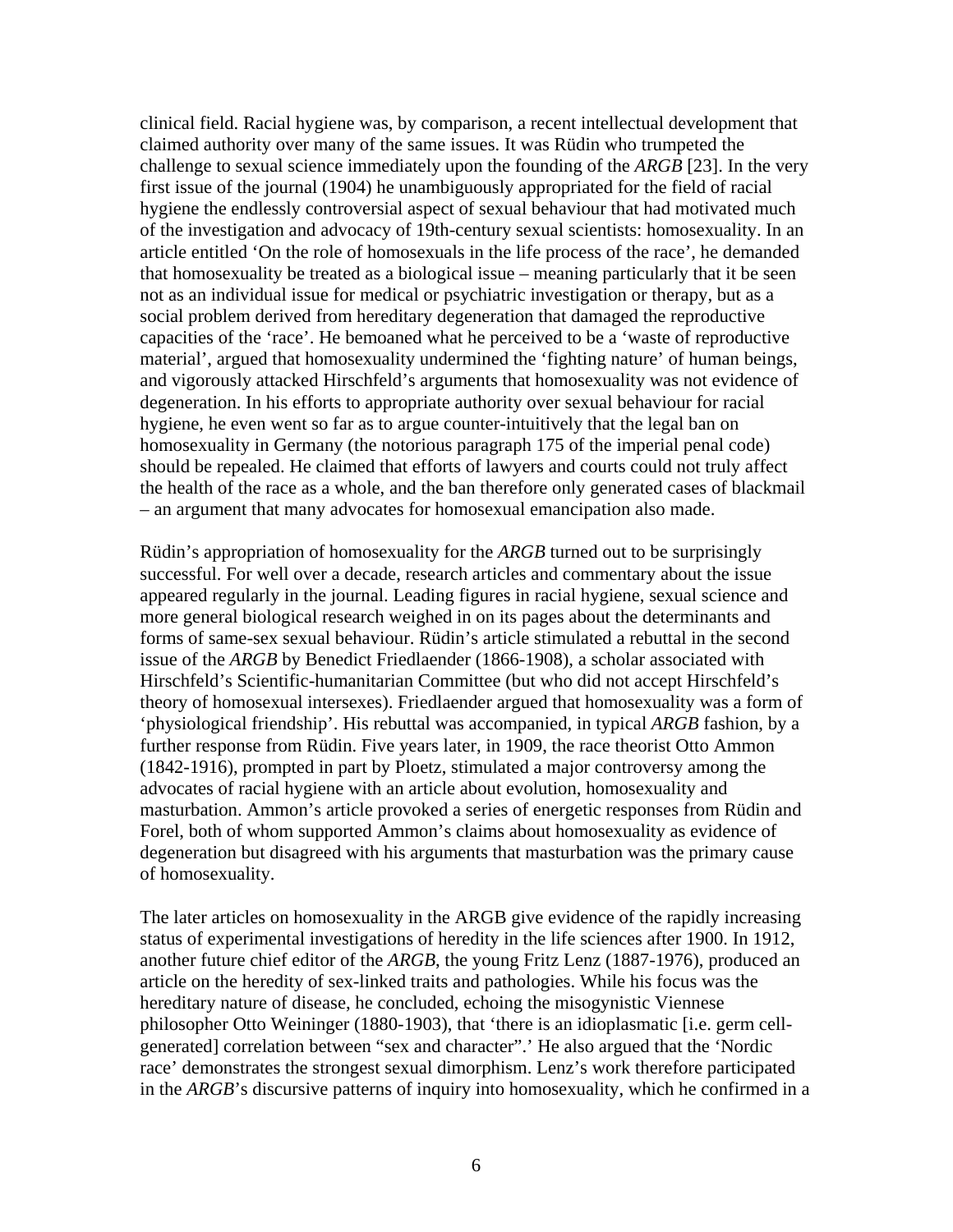snide footnote about 'those who wish to be less than whole men'. Finally, in 1916, Richard Goldschmidt (Figure 3), recently appointed director of the department of genetics at the Kaiser Wilhelm Institute for Biology in Berlin, extensively revisited the literature on homosexuality in the light of the problem of intersex forms. Goldschmidt had developed a general theory of hereditary sex determination through his experimental work on the gypsy moth *Lymantria dispar*, and he therefore concluded, with overt reference to the work on homosexuality pursued by sexual scientists including Hirschfeld, that human intersexes exist. He also argued that 'genetic' sex need not correspond to 'gonadal' sex [24].

### **The destruction of German sexual science**

Goldschmidt's endocrinological argument pointed to the primary research direction that German sexual science would take in the 1920s: generally away from the analysis of culturally embedded behavior and toward explanation of the cellular, glandular, biochemical and hereditary determinants of sex and sexuality. The boundaries of sexual science therefore began to loosen, because the non-experimental claims made by scholars like Hirschfeld (who coined the term 'transvestite' in his work during the 1920s) no longer sat comfortably with a biological science increasingly focused on experimentation. That said, research on the effects of glandular secretions on sexual characteristics was still possible at the edge of German sexual science, notably that of the Viennese physiologist Eugen Steinach (1861-1944) who argued that that it was the antagonistic secretions of the sex glands that determined sex and sexuality. While corresponding with Hirschfeld, he investigated tissue from the testes of human male homosexuals, and argued that they were indeed unique, a finding that was nonetheless vigorously disputed by Moll and others [25].

In the increasingly polarized political environment of 1920s Germany, sexual science became a flash point for controversy. Hirschfeld and Freud, in particular, were attacked by conservative commentators, and especially by the early propagandists of the Nazi party. By 1930, Hirschfeld was being physically attacked at public appearances, and left Germany on a world tour, never to return to Berlin. On 6 May 1933, as racial hygiene was beginning its development into a constitutive pillar of Nazi administration and Ernst Rüdin was preparing the Nazi sterilization law, Hirschfeld's home and institute were ransacked by a 'student' mob (Figure 4). At the public Nazi book-burnings of 10 May 1933, the institute's books and Hirschfeld's research collections formed a substantial part of the pyres. German sexual science thus disappeared from the academic and public spheres, swallowed up by racial hygiene, a field for which it was largely responsible. It revived only haltingly after the Second World War as German medical and scientific investigators assimilated the work of leading American researchers like Alfred Kinsey.

#### Notes and references

1 Bullough, V.L. (1994) *Science in the Bedroom: A History of Sex Research*, Basic Books (New York), pp. 73-4. The letter from Forel to Hirschfeld is preserved in the Magnus Hirschfeld Archive,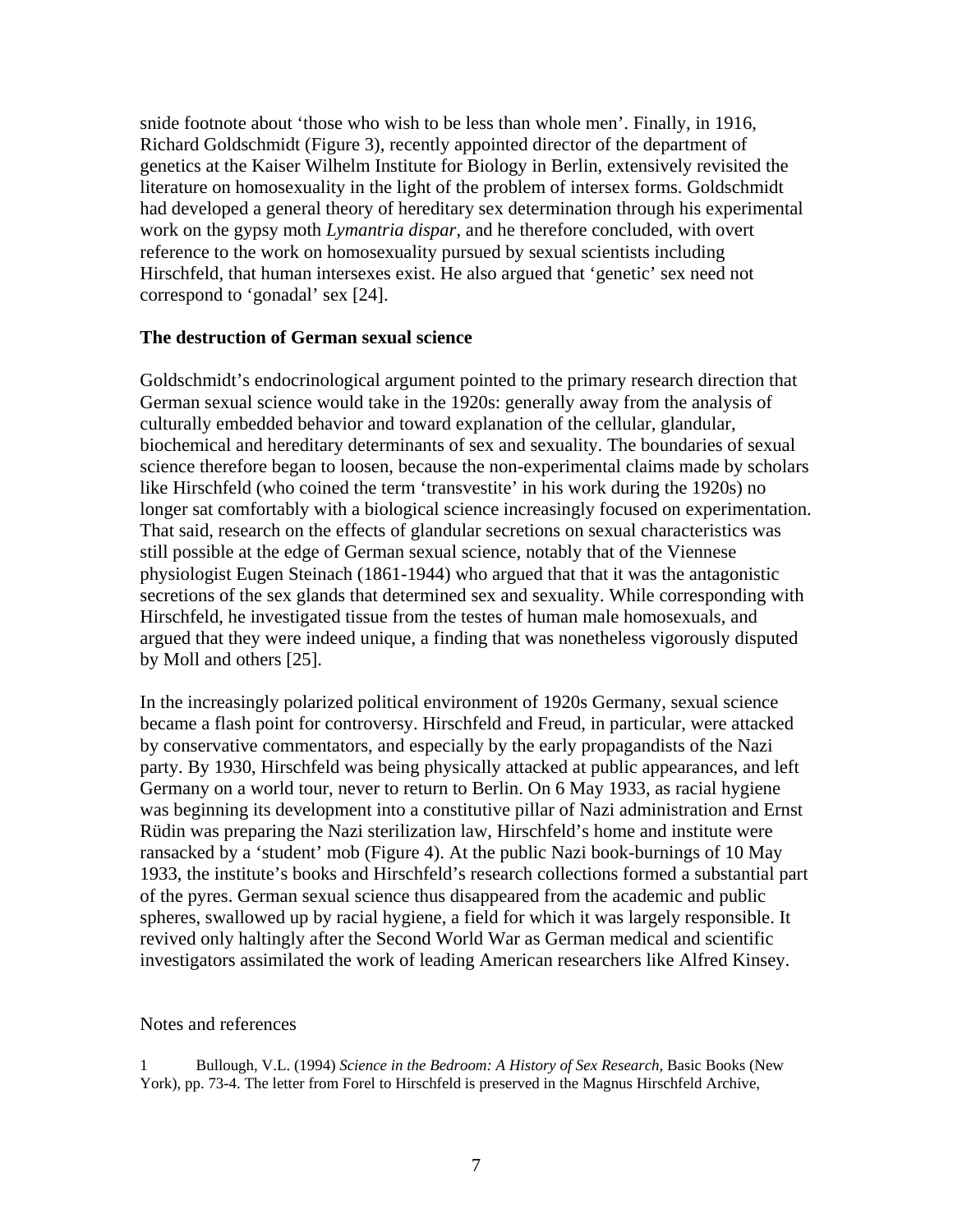Humboldt University, Berlin. See: http://www2.hu-berlin.de/sexology/GESUND/ARCHIV/FOREL.HTM. Accessed 16 February 2008

2 Hirschfeld, M. (2000) *The Homosexuality of Men and Women*, trans M. Lombardi-Nash, Prometheus Books (Amherst, New York)

3 Proctor, R.N. (1989) *Racial Hygiene: Medicine under the Nazis*, Harvard University Press (Cambridge, Mass.), pp. 96-117

4 Weindling, P.J. (1989) *Health, Race and German Politics between National Unification and Nazism, 1870-1945*, Cambridge University Press (Cambridge, UK), pp. 141-147

5 Weindling, P.J. (1989), pp. 368-378; Burdett, C. (1998) The Hidden Romance of Sexual Science: Eugenics, the Nation, and the Making of Modern Feminism. In *Sexology in Culture* (Bland, L. and Doan, L., eds.), pp. 44-59, University of Chicago Press (Chicago, Ill.)

6 Repp, K. (2000) *Reformers, Critics, and the Paths of German Modernity: Anti-Politics and the Search for Alternatives, 1890-1914.* Harvard University Press (Cambridge, Mass.)

7 Hirschfeld, M. (2000), p. 432

8 Weir, T. (2005) *The Fourth Confession: Atheism, Monism and Politics in the Freigeistig Movement in Berlin, 1859-1924*. Ph.D. dissertation, Columbia University; Weikart, R. (2004) *From Darwin to Hitler: Evolutionary Ethics, Eugenics, and Racism in Germany.* Palgrave Macmillan (New York and London), pp. 65-68

9 Richards, R. (2002) *The Romantic Conception of Life: Science and Philosophy in the Age of Goethe*, University of Chicago Press (Chicago, Ill.), p. 4

10 Greenberg, D.F. (1988) *The Construction of Homosexuality*, University of Chicago Press (Chicago, Ill.), pp. 347-373

11 Greenberg, D.F. (2000), p. 384.

12 Oosterhuis, H. (2000) *Stepchildren of Nature: Krafft-Ebing, Psychiatry, and the Making of Sexual Identity*, University of Chicago Press (Chicago, Ill.), p. 39; Bullough, V.L. (1994), p. 32

13 Oosterhuis, H. (2000), p. 39

14 Engstrom, E.J. (2003) *Clinical Psychiatry in Imperial Germany: A History of Psychiatric Practice*, Cornell University Press (Ithaca, N.Y.), pp. 51-87

15 Bullough, V.L. (1994), pp. 35-40

16 Oosterhuis, H. (2000), pp. 44-45

17 Sulloway, F.J. (1979) *Freud, Biologist of the Mind: Beyond the Psychoanalytic Legend*, Basic Books (New York), pp. 289-297

18 Goschler, C. (2002) *Rudolf Virchow: Mediziner, Anthropologe, Politiker*, Böhlau (Cologne, Germany)

19 Weindling, P. J. (1989), pp. 216-222

20 Weingart, P. (1987) The Rationalization of Sexual Behavior: The Institutionalization of Eugenic Thought in Germany. *Journal of the History of Biology* vol. 20, no.2 (Summer 1987), pp. 159-193

21 Hau, M. (2003) *The Cult of Health and Beauty in Germany: A Social History 1890-1930*, University of Chicago Press (Chicago, Ill.)

22 Weiss, S.F. (1987) *Race Hygiene and National Efficiency: The Eugenics of Wilhelm Schallmayer,*  University of California Press (Berkeley, Ca.)

23 The following articles from the *Archiv für Rassen- und Gesellschaftsbiologie* (*ARGB*) support the discussion on these pages: Rüdin, E. (1904) Zur Rolle der Homosexuellen im Lebensprozess der Rasse. *ARGB* vol. 1, pp. 99-109; Friedlaender, B. (1904) Bemerkungen zu dem Artikel des Herrn Dr. Rüdin über die Rolle der Homosexuellen im Lebensprozess der Rasse. *ARGB* vol. 1, pp. 219-25; Rüdin, E. (1904) Erwiderung auf vorstehenden Artikel Benedict Friedlaenders. *ARGB* vol.1, pp. 226-28; Ammon, O. (1909) Der Ursprung der Homosexualität und die Deszedenzlehre. *ARGB* vol. 5, pp. 649-78; Rüdin, E. (1909) Bemerkungen zur Abhandlung Dr. Ammons über die Homosexualität. *ARGB* vol. 5, pp. 679-81; Forel, A. (1909) Die Theorie Dr. Ammons über die Homosexualität. *ARGB* vol. 5, pp. 803-5; Ammon, O. (1910) Erwiderung auf die Erklärung des Herrn Prof. Dr. Forel. *ARGB* vol. 6, p. 93; Forel, A. (1910) Erwiderung an Herrn Dr. Otto Ammon. *ARGB* vol. 6, pp. 490-91; Lenz, F. (1912) Über die idioplasmischen Ursachen der physiologischen und pathologischen Sexualcharaktere des Menschen. *ARGB* vol. 9, pp. 545-603; Goldschmidt, R. (1916) Die biologischen Grundlagen der konträren Sexualität und des Hermaphroditismus beim Menschen. *ARGB* vol. 12, pp.1-14

24 Dietrich, M.R. (2000) Of Moths and Men: Theo Lang and the Persistence of Richard Goldschmidt's Theory of Homosexuality. *History and Philosophy of the Life Sciences* vol. 22, pp. 219-247;